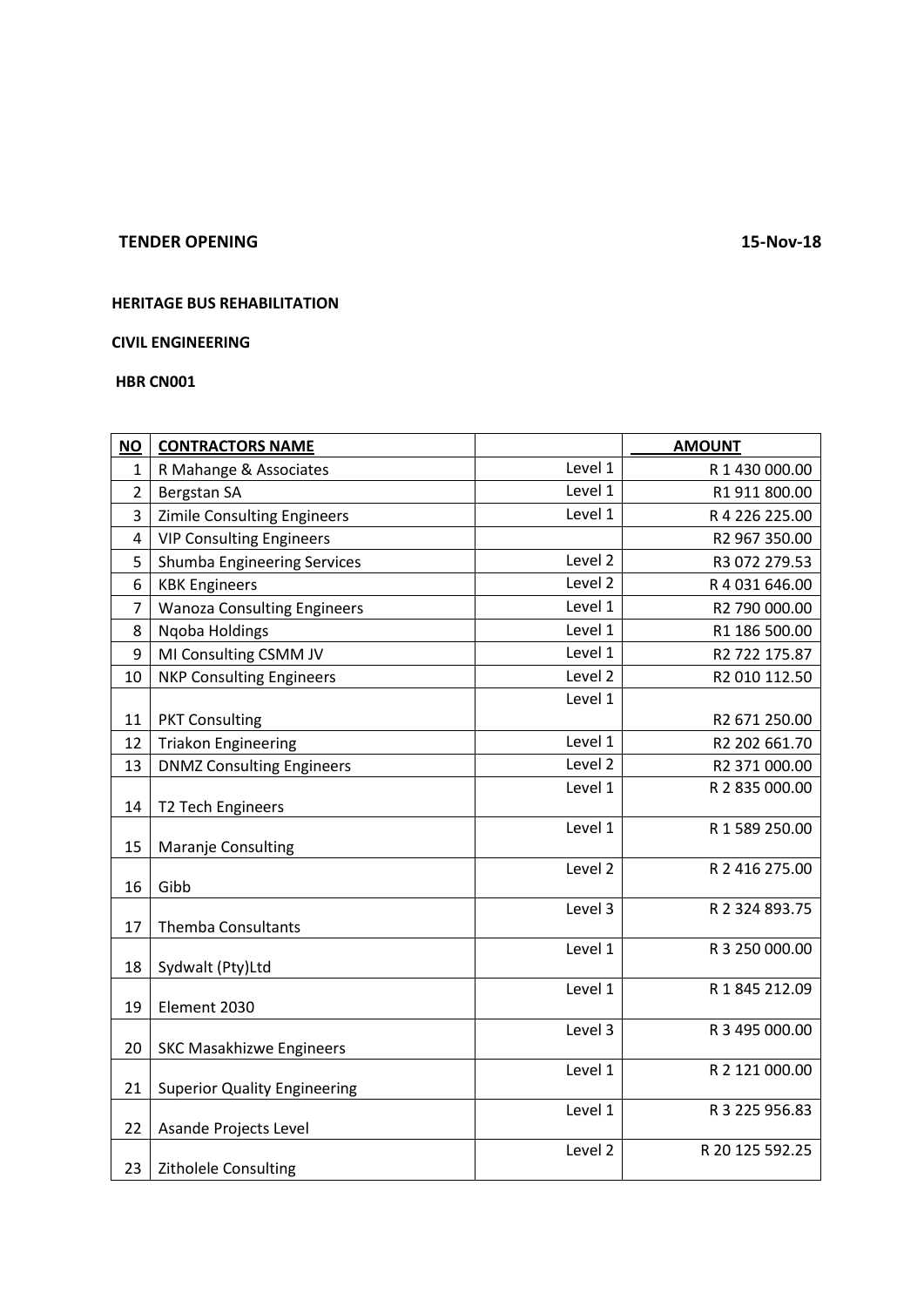| 24 | Mafuya Bokale JV                         | Level 1 | R 3 441 800.00 |
|----|------------------------------------------|---------|----------------|
| 25 | <b>Monte Cartele Services</b>            | Level 1 | R 2 561 184.50 |
| 26 | <b>MBSA Consulting</b>                   | Level 1 | R 2 480 000.00 |
| 27 | <b>Happre Group</b>                      | Level 1 | R 1 396 000.00 |
| 28 | Mafahleni Engineering & Project Managers | Level 1 | R 3 415 000.00 |
| 29 | <b>PHB Engineers</b>                     | Level 2 | R 2 040 755.42 |
| 30 | <b>Servinet Consulting Engineers</b>     | Level 1 | R 229 000.00   |
| 31 | <b>LSO Consulting Engineers</b>          | Level 2 | R 2 245 125.00 |
| 32 | <b>ZNM Consulting Engineers</b>          | Level 1 | R 2 292 710.70 |
| 33 | Josiah Padayachee                        | Level 1 | R 4 319 828.80 |
| 34 |                                          | Level 1 | R 2 414 500.00 |
|    | <b>ECE Engineering</b>                   | Level 1 | R 2 628 000.00 |
| 35 | <b>Kgalawu Consulting</b>                | Level 1 | R 238 000.00   |
| 36 | <b>Epitome Consulting</b>                | Level 1 | R 4 091 812.53 |
| 37 | Zenawe Consulting                        | Level 1 | R 1 865 000.00 |
| 38 | ND Kurverjee & Structural Consulting     | Level 1 | R 2 246 250.00 |
| 39 | Hi End Group                             | Level 1 | R 3 451 184.50 |
| 40 | <b>Mokone Consulting</b>                 | Level 1 | R 2 275 000.00 |
| 41 | Sebata Engineering                       | Level 1 | R 2 675 281.00 |
| 42 | Arengo 6                                 | Level 1 | R 2 179 500.00 |
| 43 | <b>Ndlovu Engineering</b>                | Level 2 | R 2 467 872.51 |
| 44 | <b>AM Consulting</b>                     | Level 1 | R 2 524 196.73 |
| 45 | <b>Oarona Consulting</b>                 | Level 2 | R 1 058 100.00 |
| 46 | <b>Fellows Dube and Associates</b>       | Level 1 | R 187 955.35   |
| 47 | <b>Nyeleti Consulting</b>                | Level 1 | R 2 344 500.00 |
| 48 | <b>Map Africa Consulting</b>             | Level 1 | R 2 340 590.00 |
| 49 | <b>Aseda Consulting</b>                  |         |                |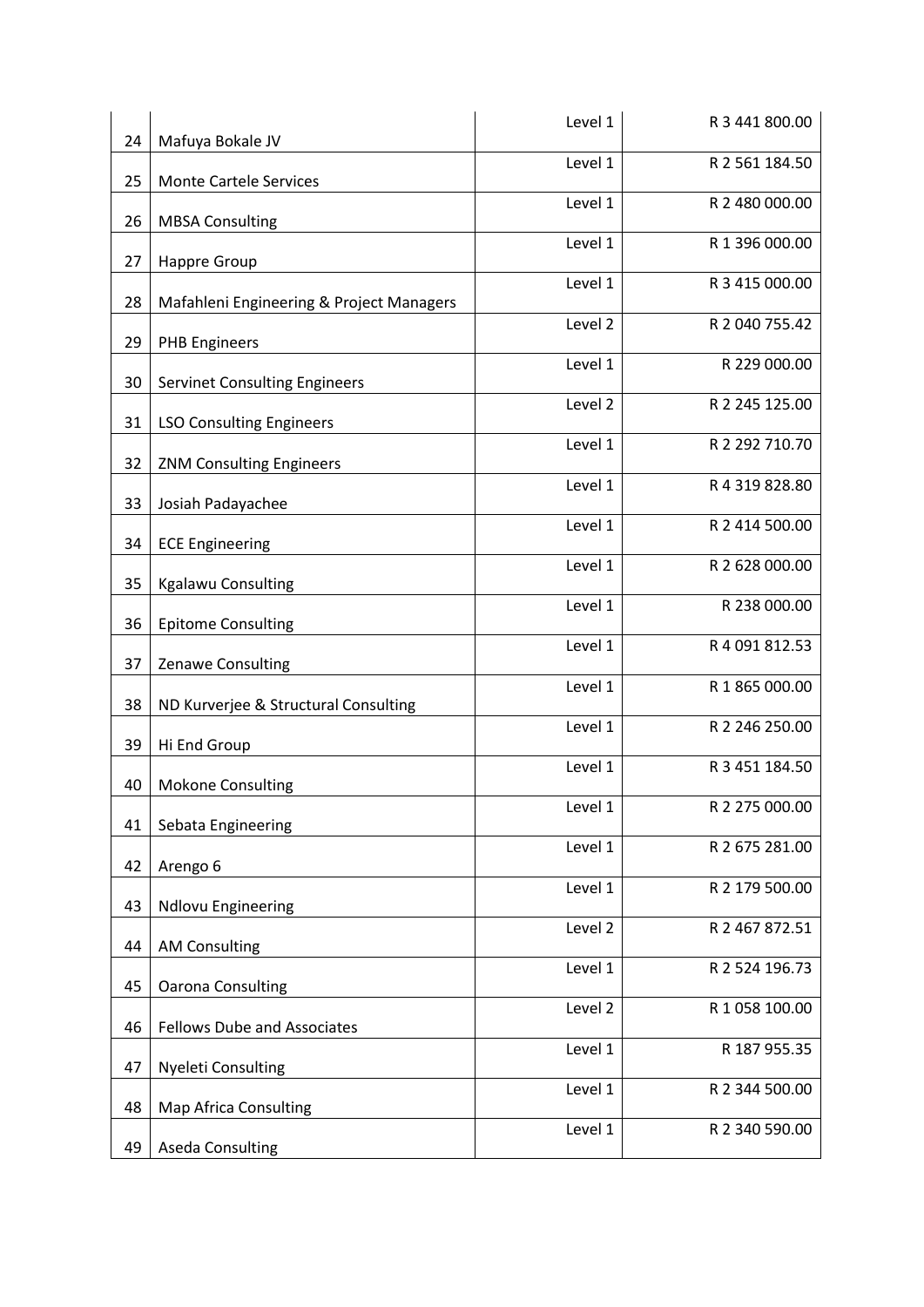|    |                                         | Level 1 | R 3 503 716.60 |
|----|-----------------------------------------|---------|----------------|
| 50 | <b>Triviron Project Managers</b>        |         |                |
|    |                                         | Level 1 | R 1 500 000.00 |
| 51 | Aya Jantjies Adams and Associate        |         |                |
|    |                                         | Level 1 | R 2 118 097.57 |
| 52 | <b>Durap Consulting</b>                 |         |                |
|    |                                         | Level 2 | R 2 845 000.00 |
| 53 | Sobek                                   |         |                |
|    |                                         | Level 1 | No Offer       |
| 54 | Development and Engineering Consultants |         |                |
|    |                                         | Level 1 | R 1 837 500.00 |
| 55 | <b>GMH Tswlelo Consulting</b>           |         |                |
|    |                                         | Level 1 | R 819 500.00   |
| 56 | Delta Built Environment                 |         |                |
|    |                                         | Level 1 | No Offer       |
| 57 | <b>Black Thari</b>                      |         |                |

### **HERITAGE BUS REHABILITATION**

# **OCCUPATIONAL HEALTH AND SAFETY CONSULTANTS HBR CN003**

| $NO$           | <b>CONTRACTORS NAME</b>            | <b>BBBEE Level</b> | <b>AMOUNT</b> |
|----------------|------------------------------------|--------------------|---------------|
| $\mathbf{1}$   | Tshireletso Multiskills & Traing   | Level 1            | R 710 432.00  |
| $\overline{2}$ | <b>Rev2light Services</b>          | Level 1            | R674 764.00   |
| 3              | <b>Empowerisk Management</b>       | Level 2            | R 362 903.73  |
| 4              | <b>Timma Business Consulting</b>   | No BBBEE           | R677800.00    |
| 5              | Kopano Lesego Consulting           |                    | R275 000.00   |
| 6              | Kelethabo Holdings                 | Level 1            | R170 586.00   |
| $\overline{7}$ | <b>Ubomi Consulting</b>            | Level 1            | R 536 470.00  |
| 8              | Durapi Consulting                  | Level 1            | R 936 000.00  |
| 9              | <b>MIH Projects</b>                | Level 1            | R 642 950.00  |
| 11             | <b>Triviron Project Management</b> | Level 1            | R 350 300.00  |
| 12             | Oarona Investment                  | Level 1            | R 650 720.00  |
|                |                                    | Level 1            |               |
| 13             | <b>Odire Consulting Engineers</b>  |                    | R 591 084.00  |
| 14             | The Shard                          | Level 1            | R 610 600.00  |
| 14             | <b>Asande Projects</b>             | Level 1            | R 898 880.00  |